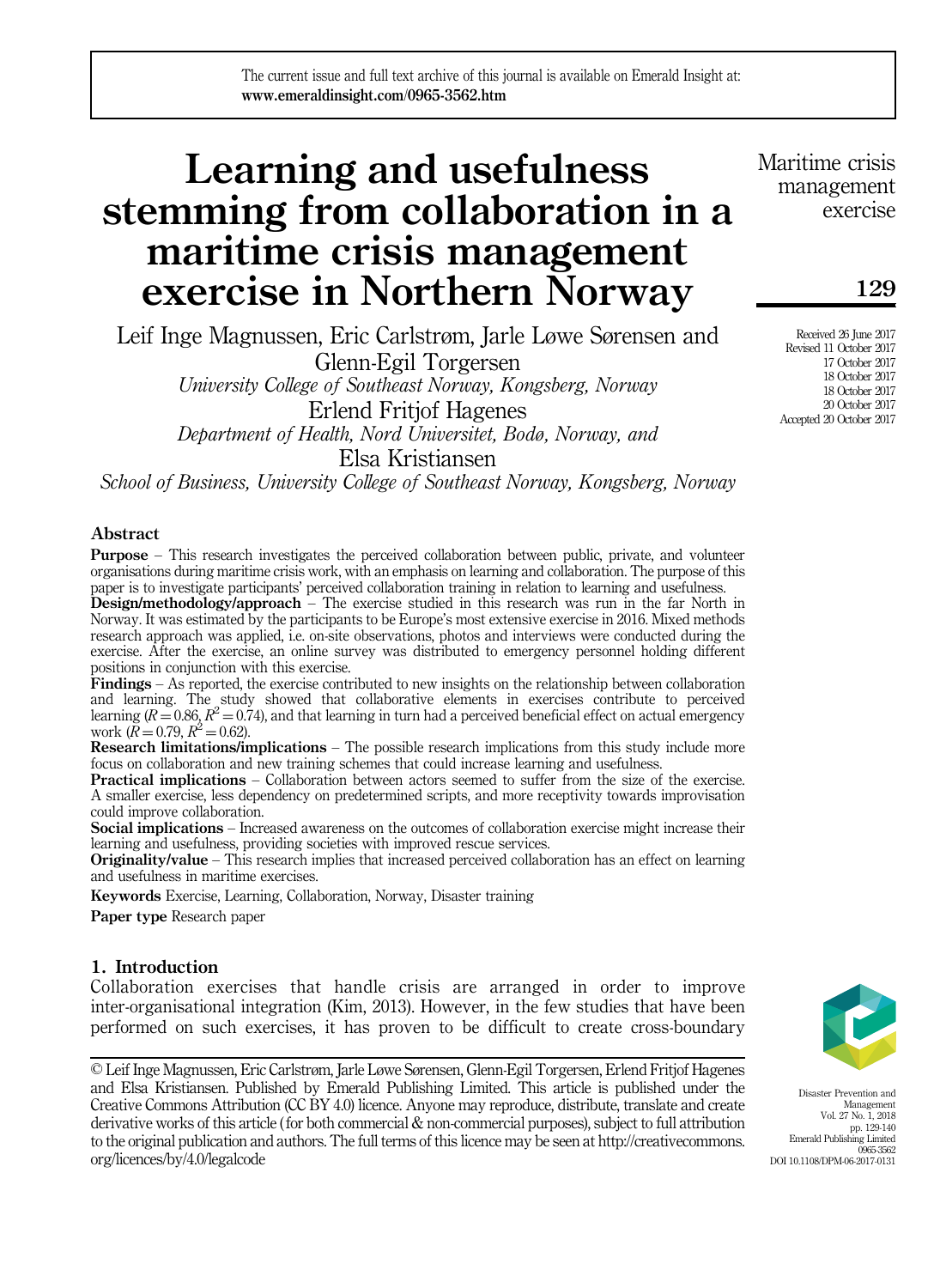collaboration (Berlin and Carlström, 2008 pp. 182,183). Organisations that are supposed to collaborate have proven to be satisfied working side-by-side rather than synchronously or across boundaries (Van Wart and Kapucu, 2011, pp. 504-507; Andersson et al., 2014, pp. 87-88). Such results have contributed to doubting the value of collaboration exercises. The outcomes in terms of learning and usefulness have been questioned (Berlin and Carlström, 2015b, p. 454). Norway is of special interest when studying crisis collaboration. In contrast to other Scandinavian countries, Norway has legislated collaboration in its emergency preparedness regulations (Regjeringen, 2017). The collaboration principle states that authorities, enterprises, and agencies have an independent responsibility to ensure collaboration related to crisis management. The legislation was a response to an evaluation on the terrorist attacks in Oslo and Utøya on 22 July 2011 (Gjørv, 2012). One severe critique from the evaluation was that even if there was an established system of command and control within each participating organisation, misunderstandings and lack of collaboration delayed the operation.

Data in this research are stemming from "Exercise NORD 2016", which was a full scale collaboration exercise hosted by Nord University in Bodø, Norway during "Emergency preparedness Week" in April 2016. Emergency preparedness was the topic of the municipality organisation, and they have this as an annual enterprise. Exercise Nord was run by a local university centre, while the Search and Rescue (SAR) operations were coordinated from the national Joint Rescue Coordination Centre of Northern Norway located in the city of Bodø. The Norwegian SAR Services work is integrated which means that the same rescue coordination centre coordinates land, sea, and air rescue operations. This is considered cost-effective, practical, and easy to run and manage ( Joint Rescue Coordination Centers, 2017). The national rescue services are often carried out through mobilisation and collaboration between emergency organisations.

The purpose of this study was to investigate perceived collaboration between responding organisations during maritime crisis work, with an emphasis on the possible effects on learning and usefulness.

#### 2. Literature review

In a Swedish study, Berlin and Carlström (2015b) have shown that collaborative elements in exercises contribute to perceived learning ( $R^2 = 0.53$ ), and learning in turn has a perceived beneficial effect on actual crisis work ( $R^2 = 0.26$ ). However, according to the participants in the Swedish study, the exercises were characterised by long waiting times and gave few opportunities to practise different strategies in collaborations between different agencies. The participants thought that the exercises were more useful to command officers than operational staff. The study indicated that by strengthening the collaborative elements of the exercises, learning could be improved. A Dutch study by Scholtens *et al.* has been critical to classical command and control models that obstruct decentralised and fast decision making. Such systems favour single organisational commands before multidisciplinary coordination. The authors underlined that the way in which exercises were conducted is a repetition of already known skills and not necessary interaction among teams.

#### 2.1 Collaboration in an organisational perspective

In a study of traditional collaboration exercises (Berlin and Carlström, 2015a), the collaborative elements did contribute to perceived learning and according to the participants, the exercises were characterised by long waiting times and gave few opportunities to practice different strategies. Only a few felt that they had learned something about the collaborating organisations' ways of communicating and prioritising. Many also thought that the exercises were more useful for command officers than for operational personnel. The study indicated that by strengthening the collaborative elements

DPM 27,1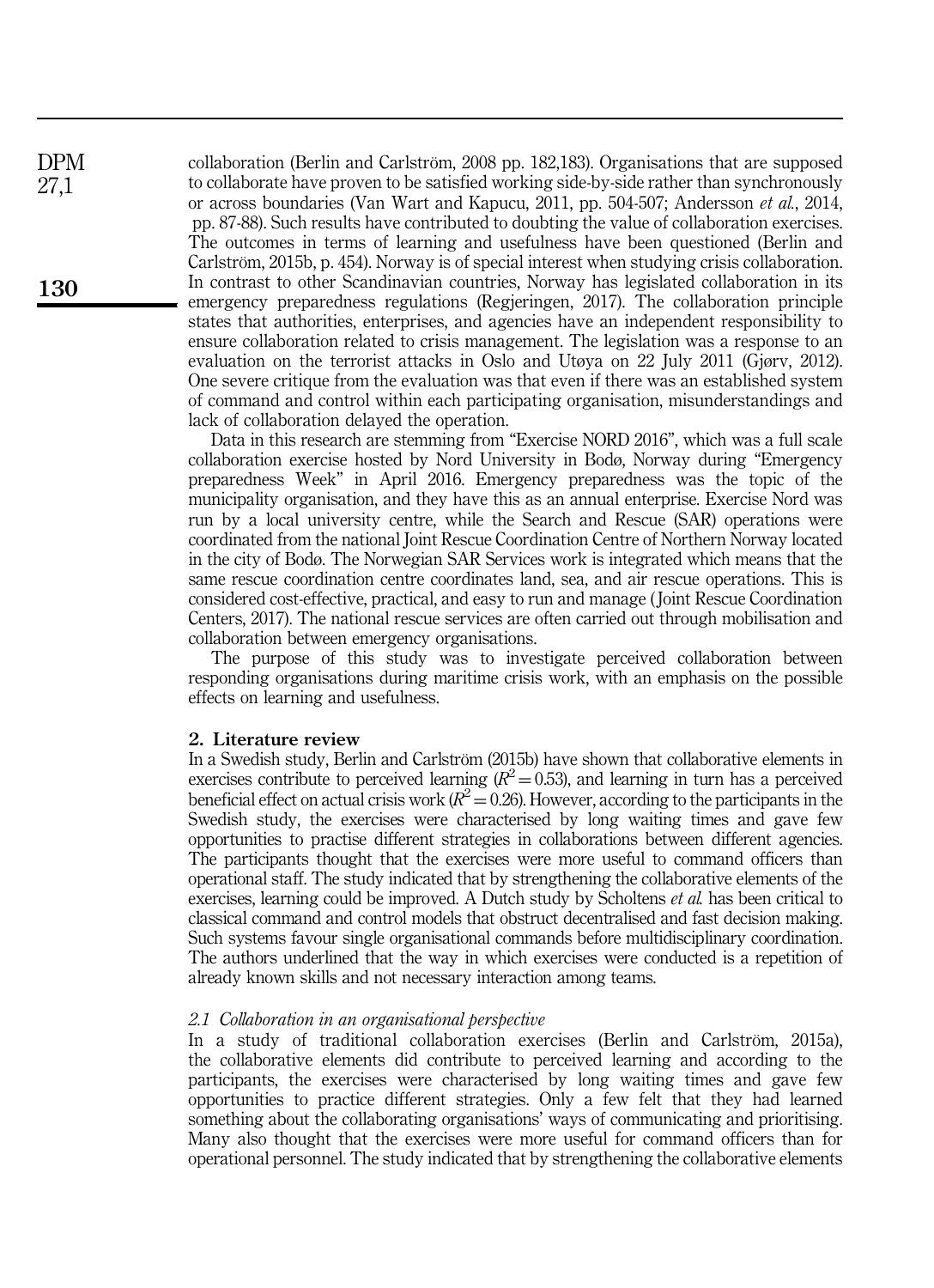of the exercises, the actual emergency work could be developed. Furthermore, crisis Maritime crisis organisations tend to lack understanding of the meaning of each other's culture, roles, concepts, symbols and routines (Berlin and Carlström, 2013; Martinussen, 2013). In contrast to others, crisis organisations make decisions under extreme time pressure and are forced to perform operations based on a minimum of information. Lack of time to process information underpins steep hierarchies as well as an effective command and control. Previous research of crisis organisations has shown that workload transitions negatively affect performance (Prytz et al., 2015, p. 237). On the other hand, Bjørnstad (2011) studied flexibility, effectiveness and alignment from survey data based on NATO force exercises. She found that flat structures and decentralised processes contributed to organisational effectiveness and flexibility. Carlson (2014) interviewed exercise participants from fire, law enforcement, public health and emergency management after multi-agency disaster response exercises, in order to analyse inter-organisational discussions. She found that the discussions helped collaborators to generate productive conflict resolutions and ultimately achieve effective inter-organisational collaboration. The idea was for organisations to practise the ability to enlist the help of each other prestique-free, as well as the ability to switch between different collaboration strategies as the situation required (Nemeth et al., 2011).

In some situations collaboration might hinder the efficiency, especially when it conflicts with established routines or procedures. Over-adaptive participants are unable to make an optimal decision out of respect for organisational charts, legislation, or senior officers. What is required is a sensitive and reflective collaboration that can interpret a situation and act accordingly (Dreyfus and Dreyfus, 1986). Collaboration is a horizontal process that is characterised by a joint cross-sector focus on goal achievement through the uniting of resources (Murphy *et al.*, 2015) and the sharing of risk (Andersson *et al.*, 2014). As focussing on collaboration is more useful and internally advantageous than individual initiative taking, it should be applied as a problem-solving and vision-sharing instrument ( Jamal and Getz, 1995). Collaboration theories are based on an empirical phenomenon that focusses on empirical data verification (Kang, 2014). Hence, they should be considered as middle-range theories (Merton, 1949) rather than grand theories (Mills, 1959). John Stuart Mill and John Locke are two theorists that have contributed to collaboration theories and perspectives through their focus on rewards and social gain, where the focus on collaboration could be viewed in support of achieving a greater good compared to a quest for selfish gain (Berlin and Carlström, 2008). Cross-sector crisis collaboration relates on both vertical and horizontal perspectives, as well as formal or informal agreements (Martinussen, 2013). Vertical collaboration has a bottom-up focus where there is a prominent focus on coordination, control, and power. The antithesis is horizontal collaboration, described more as an ideal perspective where the distribution of power and sharing of available resources is based on utility value and general agreements (Martinussen, 2013). Both vertical and horizontal collaboration can be based on normal and informal agreements. Hence, formal agreements are the outcome of a structure and a desire for risk reduction, while informal agreements rest on casually developed relationships and routines (Berlin and Carlstrøm, 2009; Kristiansen et al., 2017).

In crisis work, there are multiple ways that stakeholders may choose to engage in collaboration. The simplest form is sequential collaboration that is comparable to an industry-based assembly line approach (Axelsson and Bihari-Axelsson, 2006) where the involved actors perform their tasks individually before handing them over to the next player. An alternative to sequential collaboration is parallel collaboration (Berlin and Carlström, 2011). Here, the interested stakeholder organisations and actors work next to each other, but they seldom cross organisational boundaries or assist cross-sectors. An ideal form of collaborative crisis work is a synchronous collaboration (Berlin and Carlström, 2011). This is when the stakeholders share their resources and a common focus on flexibility and effectiveness without prestige and regardless of professional affiliation.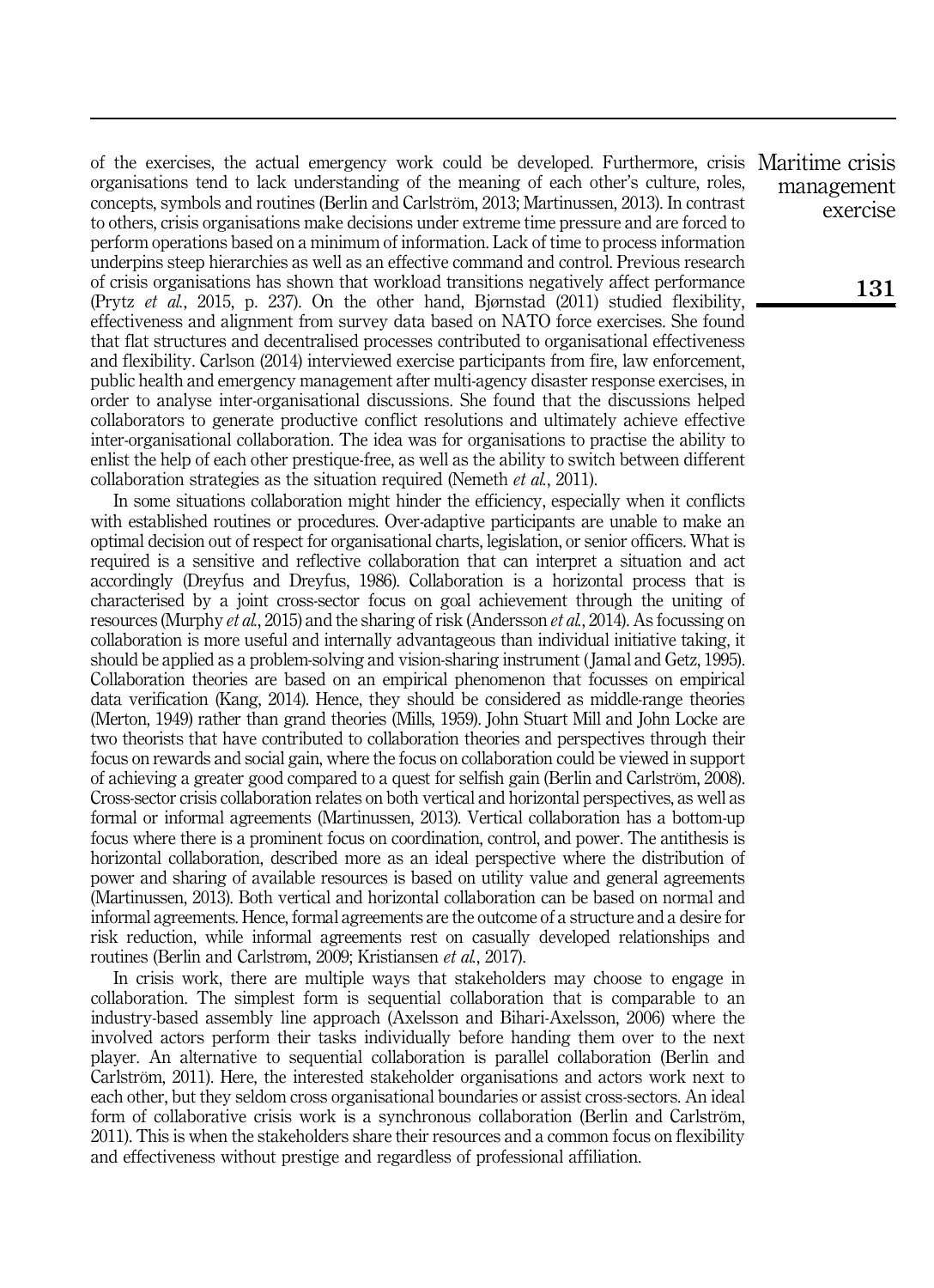#### 2.2 Collaborative learning in crisis (CLC) DPM

CLC is about two major dimensions in a learning community. The first relates to a learning process during training or in a real situation that develops the individual's core competencies. The other dimension is the utilisation of the core capacities interactively and complimentarily during training or in a vivid real-life incident. This learning perspective has a concurrent nature and must be deliberate and organised. It must be included in training to develop interactional skills and it must be included in the strategic plans of the organisation. In light of collaboration (interaction), Steiro and Torgersen (2013) have defined the term concurrent learning as "A deliberate and continuously functional and interacting learning process among actors that occurs simultaneously with the interaction" (p. 335). CLC is just one premise for effectiveness in practice (Torgersen and Steiro, 2009; Torgersen, 2015). The empirically based model underlines the extent and quality of practical effectiveness. These outcomes are defined by the involved agencies' ability act and contributed to recovery from future crises

# 3. Methods

The Exercise Nord 2016 that was investigated was based on multiple scenarios; all together, approximately 1,500 actors participated in this exercise. The exercise took place within an air traffic control zone in connection to the Bodø airport. The background for the exercise was a ship that had been to the coast of Greenland as a combined research and cultural expedition. Students, teaching staff, and a delegation from one military squadron were on-board. The ship was now returning to Bodø. Around 6 a.m., difficulties are reported on-board by the ship when approaching land; this turns out to be a fire when the ship approaches Bodø. The exercise took approximately eight hours (with briefing and debriefing), closely timed in a 4-hour schedule underpinning the exercise's perceived success. The structure of the event followed nine phases – a fire on-board a vessel at sea involving the local RITS team:

- in-sea evacuation from the vessel, involving both military and civilian rescue helicopters;
- on-land salvage and first aid involving Civil protection agencies;
- air and land based medical transportation and coordination;
- dangerous emissions from vessel;
- the stowaway, fleeing and protection (asylum) challenges involving the police department took place;
- the training of trauma room capacity and coordination testing involving the local hospital;
- reception and next of kin services; and
- an on-land fire alarm due to fuel leakage from SAR helicopter.

This was followed by a "Hot Wash Up" or immediate evaluation one hour after the final phase, where different agency representatives summed up their "views" on the exercise. A final report is unknown to the researchers, but several intra-organisational evaluations where conducted.

## 3.1 Data collection

Four researchers observed the exercise and we used mixed methods survey questions consisting of both qualitative and quantitative questions. The procedures and instrument is described below.

27,1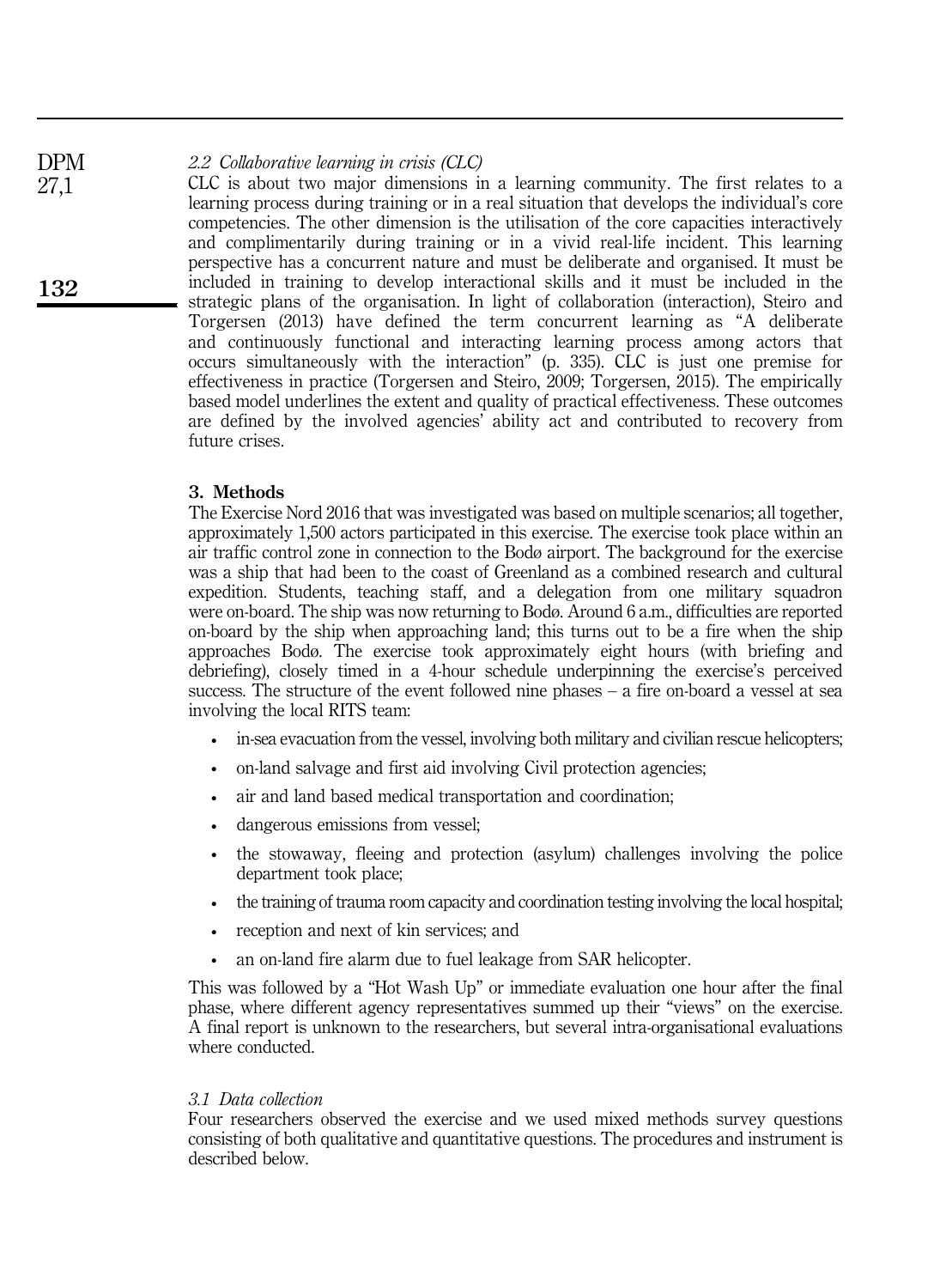## 3.2 Participants and procedure

Before the exercise, ethical approval from the Norwegian Social Science Data Services (NSD 44815) was given. The research is in compliance with the ethics concerning collection and storage of data made by NSD. In addition to the interviews and observations, the data were generated from an internet-based survey (QuestBack) and sent to the participants that we had access to from the e-mail list in the script (i.e. the basic manuscript of all aspects of the exercise;  $N = 65$ ). Hence, the focus here is on the experiences of the major maritime stakeholder teams (e.g. the crew on-board in the included vessels and helicopter squadrons). Three reminders were sent out the following weeks  $(N = 53)$ , and we had an 82 per cent response rate from those participants who we were able to directly contact via e-mail. Some implications from this are that we have a representative from people trained and listed in the manuscript. An assumption is that this represents seniority rather than juniority within the investigated population. If this assumption is correct, there is less weight on "foot soldiers" involved in the exercise (i.e. medics, bosuns-men and ambulance workers). We had little control on who got the distributed link and why, if they received it, they did not answer. The data were collected inside one country.

#### 3.3 Instrument

The instrument captured both quantitative and qualitative data, including, for example, the actors' experiences of the collaboration, learning and usefulness of the exercise. We used an existing survey instrument developed to measure collaboration, perceived learning, and utility (CLU instrument) from 1 (strongly disagree) to 5 (strongly agree) on a Likert scale (Berlin and Carlström, 2015a). The homogeneity of the items was analysed by calculating Cronbach's  $\alpha$ . The results showed a Cronbach's  $\alpha$  of 0.88. Statistical significance was established at  $p < 0.05$ and all tests were two-tailed (Altman, 1991). The analysis stems primarily from descriptive data and regressions (bivariate and multiple). Means and standard deviations were used for descriptive purposes. A total of 53 participants responded to the web-based survey.

#### 3.4 Analysis

The results from the questionnaire were downloaded in an excel format. Before importing the data to SPSS 24, the open-ended questions were copied into a word file. The data sets contained 1 (strongly disagree) to 5 (strongly agree), and 9 (I don't know). The organising group also replied to the survey; they were excluded as discrete missing values before descriptive statics were run. In this analysis the results on every question in the survey were sorted by descending means. This was done in an effort to highlight and point out the extremes.

#### 4. Results

The mean age of the participants was  $47$  years  $(SD = 12.7)$ . In all, 64 per cent were men. The youngest participant was 19 and the oldest was 65 years old. Most of the participants were employed by the county council or a municipality (44 per cent). The second most represented organisation was the coast guard (21 per cent). The rest of the participants were employed in civil defence organisations, the National Guard, ambulance services, the University Nord, and The Norwegian Society for Sea Rescue. The experiences of exercises varied among the participants. They had participated in zero to a maximum of 100 exercises  $(M = 13.8; SD = 25.8)$ .

## 4.1 Collaboration

A majority of the participants (84 per cent) considered the exercises to be focussed on collaboration ( $M = 4.2$ , SD = 0.99), and 56 per cent thought there were sufficient forms of discussion in connection to the exercise  $(M = 3.44, SD = 1.3)$ . As many as 72 per cent found their points of view being regarded  $(M = 3.93, SD = 1.16)$ . Still, the majority of participants

Maritime crisis management exercise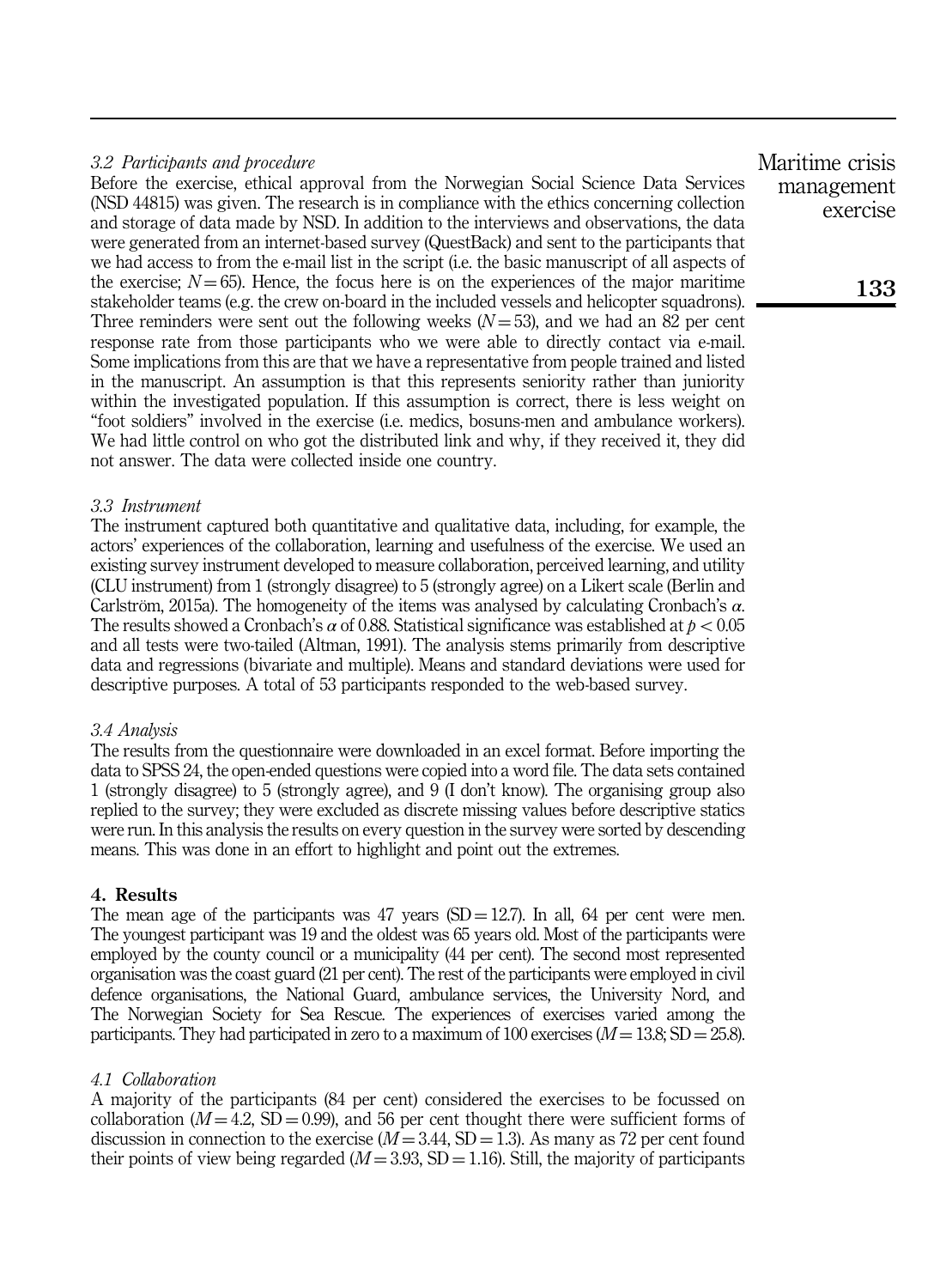(51.1 per cent) felt that collaborations started on time without unnecessary waiting time  $(M = 3.38, SD = 1.22)$ , but as few as 44.4 per cent regarded the instructions of collaborative practices to be clear ( $M = 3.27$ , SD = 1.25). More than half of the participants (60.5 per cent) thought there were opportunities to improvise and try alternative strategies in collaboration with participating organisations  $(M = 3.47, SD = 1.28)$ , but even if they tried alternative strategies, 85.4 per cent repeated well-known activities during the exercise  $(M = 4.46$ ,  $SD = 1.07$ . As many as 84 per cent considered that personnel who needed to practise collaboration were engaged in the exercise  $(M = 4.38, SD = 0.9)$ . The mean of all items within the collaboration dimension was  $2.98 \text{ (SD} = 0.86$ ; Table I). 134 DPM 27,1

#### 4.2 Learning

Most of the participants (82.4 per cent) answered that they learned something new during the exercises  $(M = 3.96, SD = 1.2)$ , and a majority (61.5 per cent) considered themselves to have learned something new about the collaborating organisations  $(M = 3.67, SD = 1.2)$ . A bit more than half of the participants learned something about communication patterns of the collaborating organisations (54 per cent;  $M = 3.58$ , SD = 1.18) but less than a third (29.2 per cent) learned something about their concepts and abbreviations  $(M = 2.54, SD = 1.4)$ . Less than half of the participants (43 per cent) perceived themselves as having learned something about prioritised activities among collaborating organisations  $(M = 3.27, SD = 1.04)$ . The mean of all items within the learning dimension was  $3.22 \text{ (SD} = 1.08$ ; Table I).

#### 4.3 Usefulness

The main portion of participants (60.8 per cent) considered the exercises to be useful during actual emergency work and real-life activities  $(M = 3.73, SD = 1.36)$ ; however, only 40 per cent of participants regarded the exercises as having an impact on their daily work  $(M = 3.04, SD = 1.3)$ . This addresses the relevance of the training. The exercises were considered to be slightly more useful to the command officers (51.1 per cent;  $M = 3.4$ ,  $SD = 1.05$ ) than to the ordinary police, fire, and ambulance personnel (48.6 per cent;  $M = 3.18$ , SD = 1.0). The mean of all items in the dimension of usefulness was 3.09  $(SD = 0.98;$  Table I).

#### 4.4 Bivariate regressions

The causal effects of the three dimensions (collaboration, learning, and usefulness) were tested in bivariate regressions. Collaboration was correlated to the mean learning score across the learning items. A significant correlation was found between the item "my points of view were regarded" and learning, explaining a significant proportion of variance in the mean learning score  $(R = 0.58, \overline{R^2} = 0.34, \overline{p} < 0.001)$ . This was closely followed by "opportunities to improvise"  $(R=0.51, R^2=0.26, p<0.001)$ , "clear instructions of collaborative practice<sup> $\dot{r}$ </sup> ( $R = 0.46$ ,  $R^2 = 0.21$ ,  $p < 0.001$ ), and "the exercise focussed on collaboration"  $(R = 0.41, R^2 = 0.17, p < 0.001)$ . Both the items "discussions in connection to the exercise" ( $R = 0.39$ ,  $R^2 = 0.15$ ,  $p = 0.02$ ) and "collaboration was initiated immediately"  $(R = 0.36, R^2 = 0.06, p = 0.09)$  showed a significant proportion of variance in the mean learning dimension but a somewhat weaker correlation. The items "staff in need of exercise

| Table I.                                                                                            | Dimensions                                     | Mean (SD)                                            |
|-----------------------------------------------------------------------------------------------------|------------------------------------------------|------------------------------------------------------|
| Mean values (SD) for<br>the 53 participants<br>answering the<br>CLU scale divided<br>into subscales | Collaboration<br>Learning<br>Usefulness<br>All | 2.98(0.86)<br>3.22(1.08)<br>3.09(0.98)<br>3.10(0.97) |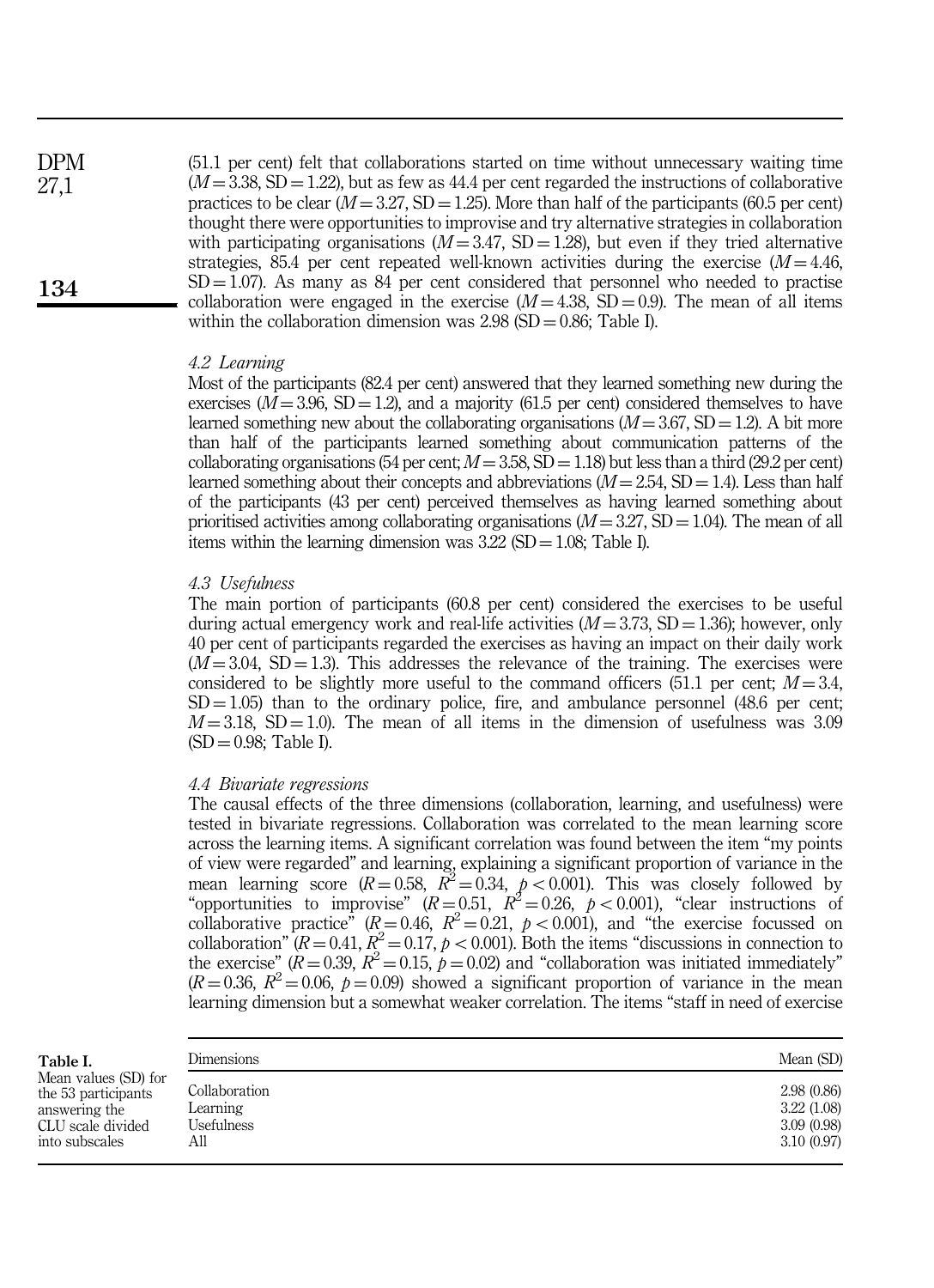participated"  $(R = 0.24, R^2 = 0.06, p = 0.09)$  and "well-known activities was repeated during Maritime crisis the exercise"  $(R = 0.17, R^2 = 0.03, p = 0.24)$  did not display any significant correlations (Table II). All the items in the learning dimension were significantly correlated to the mean usefulness score across the items associated with the usefulness measurements. This was true in the correlation between the item "learned new things" and usefulness  $(R = 0.63,$  $R^2 = 0.40$ ,  $F = 32.41$ ,  $p < 0.001$ ) (Table IV).

A somewhat weaker but substantial correlation was found for the item "learned about communication patterns of the collaborating organisations"  $(R = 0.51, R^2 = 0.26, F = 14.13,$  $p < 0.001$ ), closely followed by "learned about organisational aspects of the collaborating organisations"  $(R = 0.50, R^2 = 0.25, p < 0.001)$ , and "learned about the way collaborating organisations prioritise activities"  $(\hat{R} = 0.50, \ \hat{R}^2 = 0.25, \ p = 0.002)$ . The item "learned new concepts and abbreviations used by collaborating organisations" ( $R = 0.14$ ,  $R^2 = 0.02$ ,  $p = 0.006$ ) was also significantly correlated but displayed a somewhat weaker correlation (Table III). 4.5 multiple regressions from the bivariate regressions, significant variables were selected and tested in two multiple regressions (Table IV). The collaborative characteristics did together predict 86 per cent ( $R^2 = 0.74$ ) of the variance in learning. This meant that 14 per cent of the predicted variance was unaccounted for. None of the variables were still significant in the regression even if "clear instructions of collaborative practise during the exercises" did display a significant proportion of variance close to  $p < 0.05$  (sig 0.06; Table V). In the second multiple regression, all the items of perceived learning did predict 79 per cent  $(R2 = 0.62)$  of the variance in usefulness. This meant that 21 per cent of the predicted variance was unaccounted for in the regression. One of the variables, "learned new things during the exercise", was still significant. Even if "learned new concepts and abbreviations during the exercise" was close to significant, the remaining four variables displayed moderate T-values and lacked significance on their own (Table V).

| Collaborative characteristics of the exercise                                                                                                                                                                                                                                                                                                                                | Pearson's $R$ $R^2$                                          |                                                              | <i>F</i> -value                                                 | <i>T</i> -value                                              | Sig.                                                         |
|------------------------------------------------------------------------------------------------------------------------------------------------------------------------------------------------------------------------------------------------------------------------------------------------------------------------------------------------------------------------------|--------------------------------------------------------------|--------------------------------------------------------------|-----------------------------------------------------------------|--------------------------------------------------------------|--------------------------------------------------------------|
| 1. The exercise focussed on collaboration<br>2. Discussions in connection to the exercise<br>3. Opportunities to improvise<br>4. Collaboration was initiated immediately<br>5. Well-known activities were repeated during the exercise<br>6. Staff in need of exercise participated<br>7. Clear instructions of collaborative practice<br>8. My points of view were regarded | 0.41<br>0.39<br>0.51<br>0.36<br>0.17<br>0.24<br>0.46<br>0.58 | 0.17<br>0.15<br>0.26<br>0.13<br>0.03<br>0.06<br>0.21<br>0.34 | 9.65<br>5.65<br>14.13<br>6.90<br>1.43<br>2.10<br>11.46<br>20.90 | 3.11<br>2.38<br>3.76<br>2.63<br>1 20<br>1.73<br>3.39<br>4.57 | 0.00<br>0.02<br>0.00<br>0.01<br>0.24<br>0.09<br>0.00<br>0.00 |
| Note: Independent variables: collaborative characteristics of the exercise, dependent variable: learning<br>$(sig. = p < 0.05, n = 53)$                                                                                                                                                                                                                                      |                                                              |                                                              |                                                                 |                                                              |                                                              |

Table II. Bivariate regression of items in the collaborative dimension of learning

| Learning from the exercise                                                                                   | Pearson's $R$ $R^2$ F-value T-value Sig. |      |       |      |      |                                                                  |
|--------------------------------------------------------------------------------------------------------------|------------------------------------------|------|-------|------|------|------------------------------------------------------------------|
| 1. Learned new thing during the exercise                                                                     | 0.63                                     | 0.40 | 32.41 | 5.69 | 0.00 |                                                                  |
| 2. Learned about organisational aspects of the collaborating<br>organisations                                | 0.50                                     | 0.25 | 16.23 | 4.03 | 0.00 |                                                                  |
| 3. Learned about communication patterns of the collaborating<br>organisations                                | 0.51                                     | 0.26 | 14.13 | 3.76 | 0.00 |                                                                  |
| 4. Learned about the way collaborating organisations prioritise<br>activities                                | 0.50                                     | 0.25 | 15.66 | 3.96 | 0.00 | Table III.                                                       |
| 5. Learned new concepts and abbreviations used by the<br>collaborating organisations                         | 0.45                                     | 0.20 | 11.69 | 3.42 | 0.00 | Bivariate regression of<br>items in the learning<br>dimension of |
| <b>Note:</b> Independent variables: learning, dependent variable: usefulness (sig. $= p < 0.05$ , $n = 53$ ) |                                          |      |       |      |      | usefulness                                                       |

135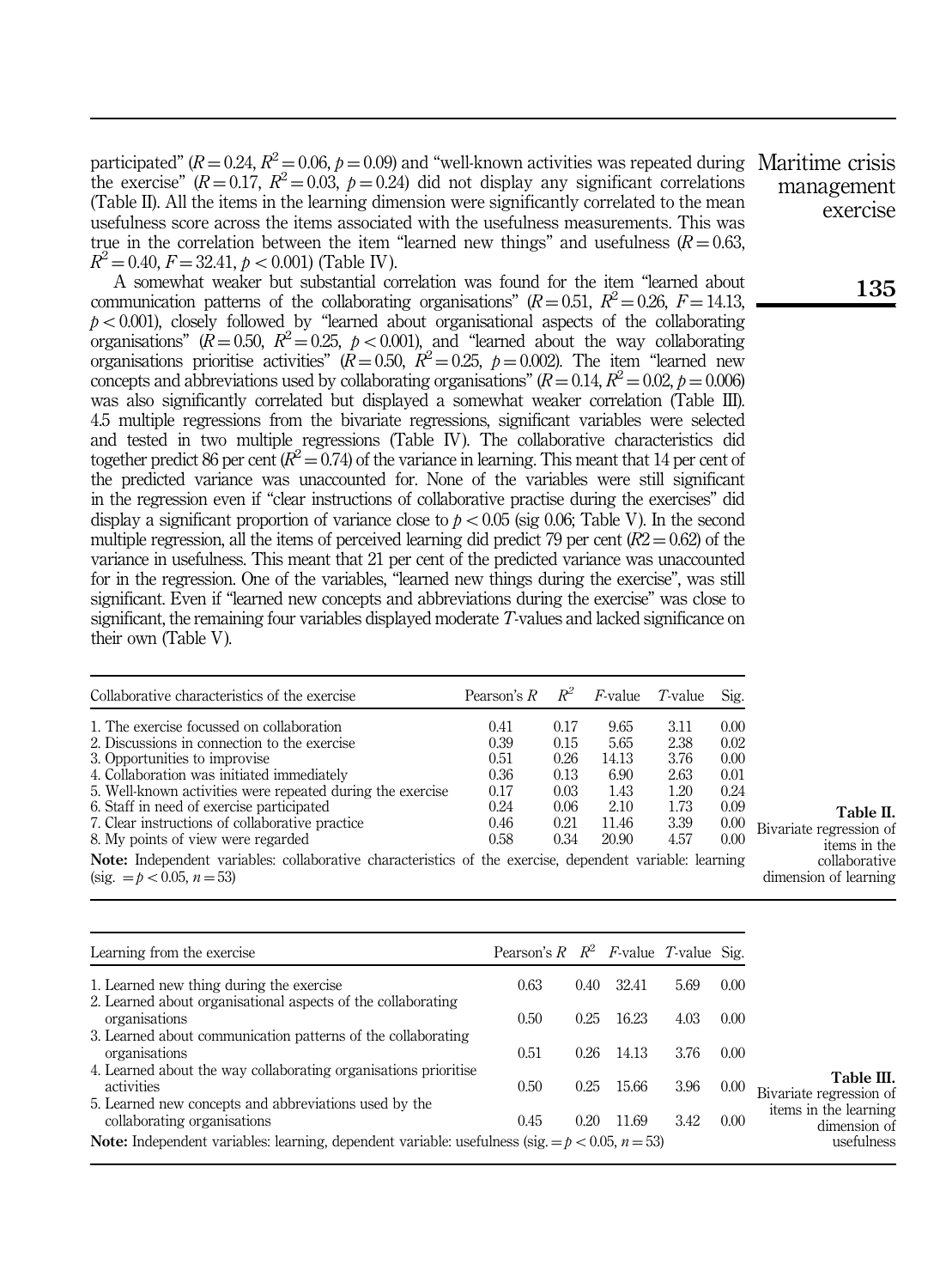#### 5. Discussion DPM

136

27,1

The purpose of this study was to investigate the perceived collaboration between responding organisations during maritime crisis work, with an emphasis on the possible effects on learning and usefulness. The results indicated that the studied exercises focussed on collaboration, contributed to perceived learning and contributed to usefulness. Within the collaboration dimension, a majority of participants found their points of view being taken into account. These results indicated an open and collaborative climate during the exercise. Even if some of the items clearly pointed to collaboration, the dimension of collaboration was modest (i.e. 2.98 on a five-point Likert scale). A reason for this could be that relatively few considered the instructions clear on how to collaborate, and most of the participants found themselves repeating well-known activities during the exercise – so-called "drills" or procedural trainings. Berlin and Carlström (2015a) have deciphered between drills and collaborative exercises. A drill is defined as training of professional skills. In contrast, during a collaboration exercise the participant faces situations where he/she is forced to adapt their professional knowledge ( from drills) to colleagues who have other professional skills (Scholtens, 2008).

The studied exercise was of an impressive size, and it was structured with multiple scenarios. In order to follow a rather strict schedule, a script for managing and controlling the exercise was outlined. The nine phases, from fire on-board a sea vessel to next of kin services, was relatively delimited from each other. This could have been one reason why more participants perceived repetitive drills vs collaboration that crossed professional and organisational boarders as characterising the exercise. In regard to learning, most of the participants did consider the exercise educative. The mean of all learning items was 3.22 on the five-point Likert scale. Overall, learning about collaborating organisations was sufficient, but a deeper knowledge (i.e. communication patterns and the use of concepts and abbreviations) was somewhat weaker.

|                                                                                               | Dependent: learning independent: collaborative<br>characteristics of the exercise $R = 0.86$ ; $R^2 = 0.74$ ;<br>$R = 0.79$ ; F-value = 8.48; Sig. = 0.00                                                                                                                                                       | Biv. regr.<br>stand. $\beta$                 | Mult. regr.<br>stand. $\beta$                | Difference <i>T</i> -value Sig.                 |                                             |                                              |
|-----------------------------------------------------------------------------------------------|-----------------------------------------------------------------------------------------------------------------------------------------------------------------------------------------------------------------------------------------------------------------------------------------------------------------|----------------------------------------------|----------------------------------------------|-------------------------------------------------|---------------------------------------------|----------------------------------------------|
| Table IV.<br>Multiple regression<br>of items in the<br>collaboration<br>dimension of learning | 1. The exercise focussed on collaboration<br>2. Discussions in connection to the exercise<br>3. Opportunities to improvise<br>4. Collaboration was initiated immediately<br>5. Clear instructions of collaborative practice<br>6. My points of view were regarded<br><b>Notes:</b> $n = 53$ . Sig. $= p < 0.05$ | 0.41<br>0.39<br>0.51<br>0.36<br>0.46<br>0.58 | 0.46<br>0.13<br>0.22<br>0.30<br>0.44<br>0.26 | $-0.05$<br>0.26<br>0.29<br>0.06<br>0.02<br>0.32 | 1.67<br>0.51<br>0.84<br>1.7<br>1.95<br>1.52 | 0.11<br>0.62<br>0.41<br>0.11<br>0.06<br>0.15 |

|                                                                                           | Dependent: usefulness independent: learning<br>characteristics of the exercise $R = 0.79$ ; $R^2 = 0.62$ ;<br>$F$ -value = 12.59; sig. = 0.00 | Biv. regr.<br>stand $\beta$ | Mult. regr.<br>stand. $\beta$ | Difference $T$ -value Sig. |      |      |
|-------------------------------------------------------------------------------------------|-----------------------------------------------------------------------------------------------------------------------------------------------|-----------------------------|-------------------------------|----------------------------|------|------|
|                                                                                           | 1. Learned new thing during the exercise                                                                                                      | 0.63                        | 0.61                          | 0.02                       | 4.36 | 0.00 |
|                                                                                           | 2. Learned about organisational aspects of the<br>collaborating organisations                                                                 | 0.50                        | 0.20                          | 0.30                       | 1.11 | 0.27 |
|                                                                                           | 3. Learned about communication patterns of the<br>collaborating organisations                                                                 | 0.50                        | 0.14                          | 0.36                       | 0.70 | 0.49 |
| Table V.<br>Multiple regression<br>of items in the<br>learning dimension<br>of usefulness | 4. Learned about the way collaborating organisations<br>prioritise activities<br>5. Learned new concepts and abbreviations used by the        | 0.42                        | 0.02                          | 0.40                       | 0.16 | 0.87 |
|                                                                                           | collaborating organisations<br><b>Notes:</b> $n = 53$ . Sig. $= p < 0.05$                                                                     | 0.45                        | 0.22                          | 0.23                       | 1.86 | 0.07 |
|                                                                                           |                                                                                                                                               |                             |                               |                            |      |      |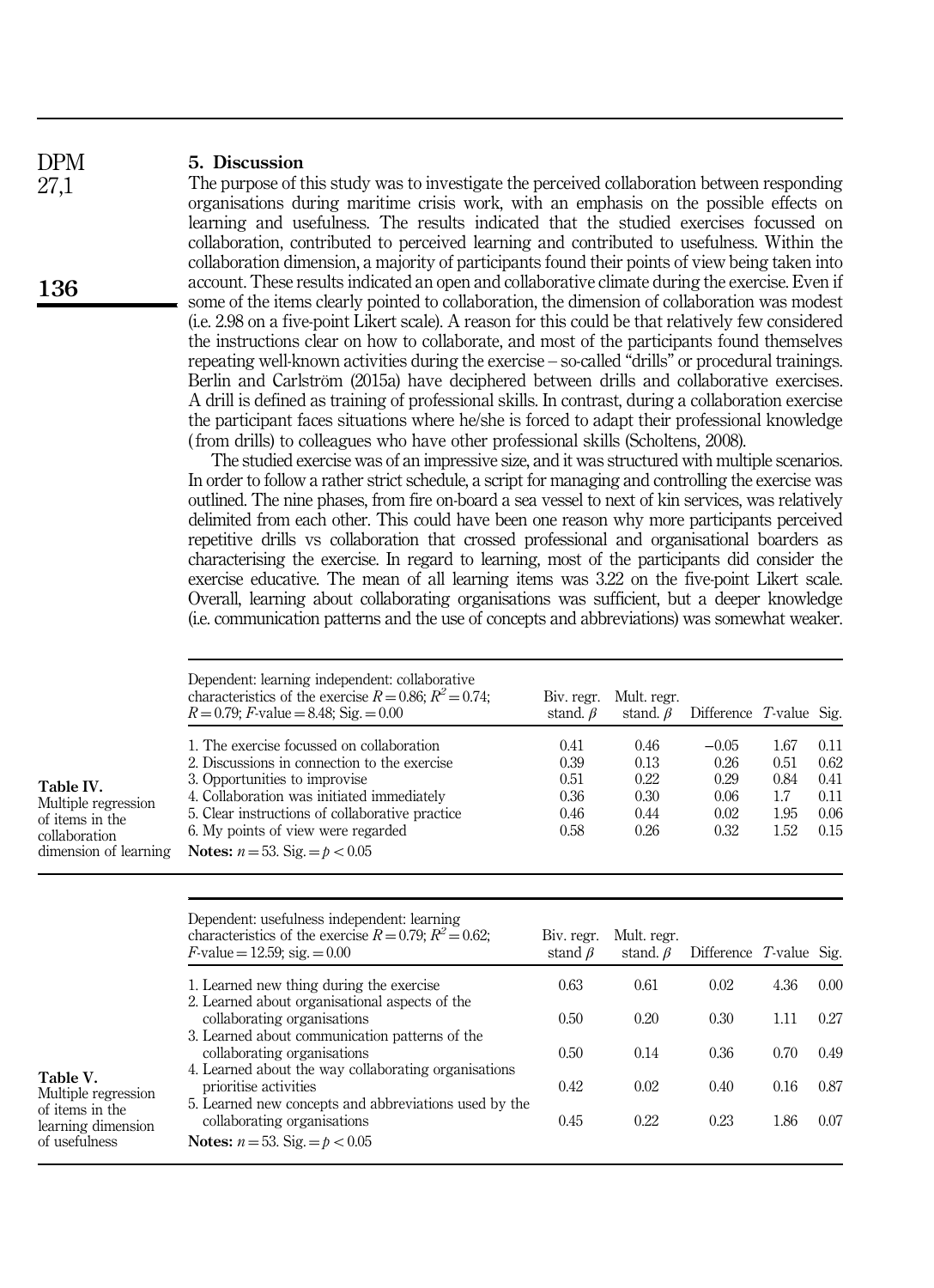One reason for this could be a lack of hotwash-up debriefs or seminars focussing on inter-agency Maritime crisis collaboration after or more directly in connection to the exercise. Full-scale exercises the same size of the studied exercise is challenging when arranging "hot wash up" debriefings. There is a substantial risk that a debriefing will be superficial instead of digging deep into interorganisational differences affecting friction in collaboration efforts. When many participants from different organisations are gathered, few participants tend to ask questions and discussions become minimal. Cold debriefs held weeks or even months after an exercise can be useful in order to gain some distance from or perspective to the exercise, but when focussing on communicative differences a blurred memory can hinder a fruitful discussion (Paton et al., 1998).

Even if most of the participants regarded the exercise as useful, not more than 40 per cent considered it to have an impact on their daily work; one reason for this can be that the scenario was multifaceted and could be considered as non-realistic. On the other hand, the exercise was considered to test and develop collaboration between the participating organisations. Such inter-organisational collaboration is expected, no matter the scenario or the severity of a crisis, to be a daily practised tool in order to normalise the situation (Gjørv, 2012).

The regression showed a strong covariation between the collaboration dimension (86 per cent) and the learning dimension as well as the learning dimension and usefulness dimension (79 per cent). This underlines the connection between collaborative elements to learning and usefulness. If collaboration occurs (e.g. seminars in connection to the exercise), opportunities to improvise the exercise can be educative and useful in real-life crisis situations. On the contrary, an exercise lacking collaborative elements can have a weak influence on learning and usefulness. This underlines an important point for those who arrange and invest in exercises. In a study based on the same instrument, Berlin and Carlström (2015b) have shown an improved impact on collaboration as well as learning and usefulness during exercises especially tailored to increase the collaborative elements. The exercises were constructed with short repetitive elements and seminars in between aiming to improve collaboration. The exercises showed a mean collaboration of 3.97, 3.81 for learning, and 3.74 for usefulness on the CLU scale.

#### 6. Limitations

We denote four limitations of this study: The effects of age, exercise experience, and gender were not investigated in this study. It could also be beneficial to address the issue of perceived collaboration by in-depth interviews among the participants. Furthermore, collaboration is highlighted as principal in the Norwegian context; this can provide a positive bias towards the collaboration concept at a symbolic level, addressing more the policy-levels rather than the practises (Goodlad, 1979). Even if collaboration is an emergency legislative principle in Norway, it needs more tailored practical exercises. The ideas of simplicity and complexity in training needs close attention. Furthermore, we recommend a more extensive focus on collaboration in exercises in order to create increased perceived learning and practical usefulness. This could lead the way to collaboration trainings and new learning practices.

This research is about perceived collaboration in a Norwegian context. A focus on social scientific methods provided by ethnography (Fetterman, 1998) is not included is this study. Such data could probably highlight more precisely the linkage between certain activities and perceived collaboration and learning.

#### 7. Conclusion

Collaboration is one of four legislative principles of emergency work in Norway (Regjeringen, 2017). Therefore, a result  $(M = 4.2, SD = 0.99)$  from the exercise focus on collaboration is to be expected. Overall, the Exercise NORD 2016 displayed relatively sufficient figures when measuring collaboration. However, learning and usefulness has the potential to be improved, but also the analogy of the exercise phases as well.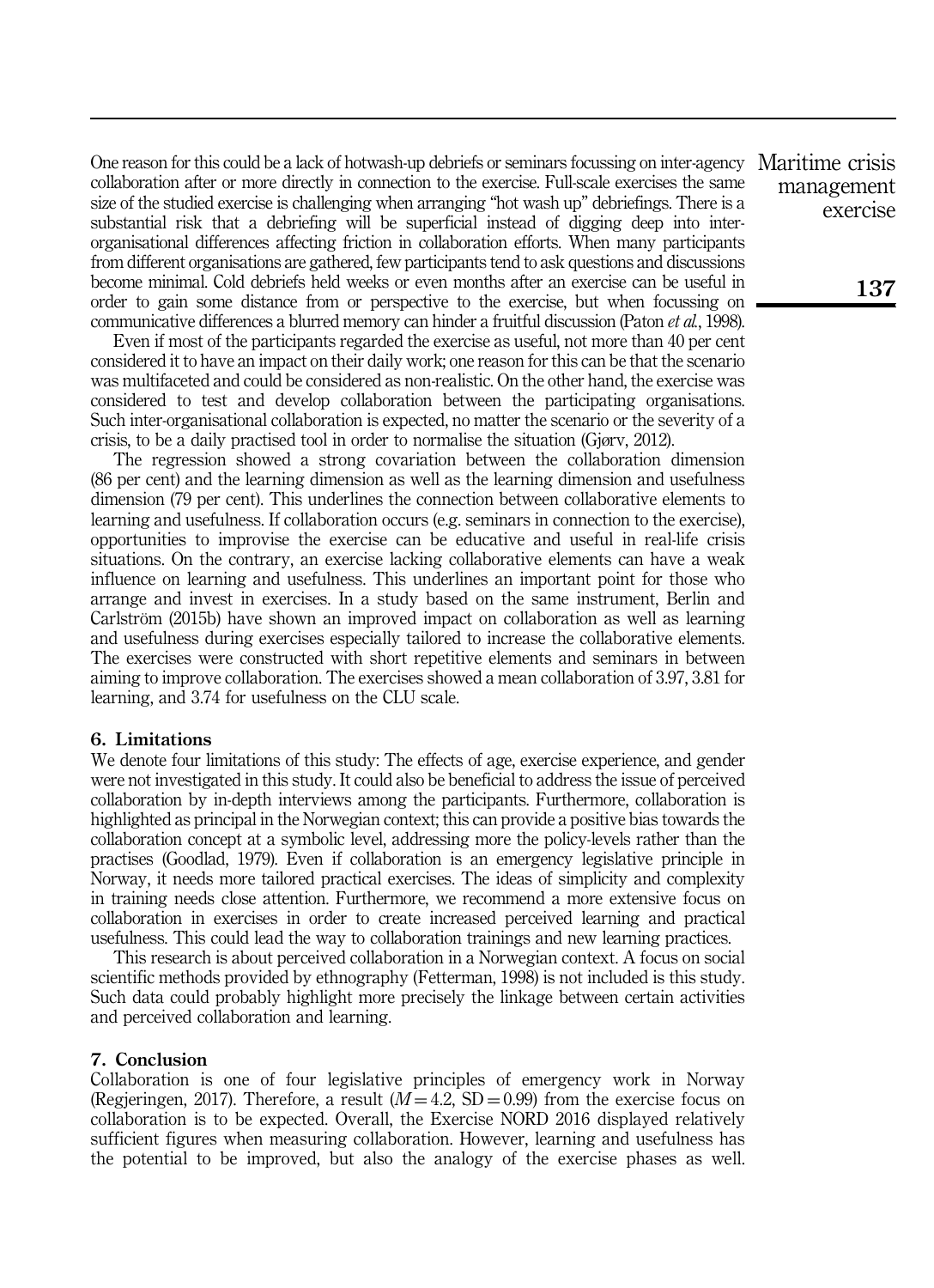Every phase contributed to a script-based exercise, possibly leaving out improvisation. Emergency training can improve learning and usefulness using collaborative training techniques where an intra-organisational focus is downplayed. Inter-organisational learning through common learning objectives might be beneficial. The problems with collaboration training (Van Wart and Kapucu, 2011; Andersson et al., 2014), where the training happens in parallel and more seldom synchronously, can with an increased focus on collaboration and inter-organisational activity can strengthen learning in this form of activities. Less complexity does not necessarily lead to naiveté; it might help participants discover dilemmas and insufficiencies in codes of conduct, rules, or practices. The option of running the same scenario twice can be useful to immediately test the ideas of improvement made in the first run.

#### References

Altman, D.G. (1991), Practical Statistics for Medical Research, Chapman and Hall, New York, NY.

- Andersson, A., Carlstrøm, E., Ahgren, B. and Berlin, J.M. (2014), "Managing boundaries at the accident scene: a qualitative study of collaboration exercises", *International Journal of Emergency* Services, Vol. 3 No. 1, pp. 77-94.
- Axelsson, R. and Bihari-Axelsson, S. (2006), "Integration and collaboration in public health: a conceptual framework", International Journal of Health Planning and Management, Vol. 21 No. 1, pp. 75-88.
- Berlin, J. and Carlström, E. (2008), "The 90-second collaboration: a critical study of collaboration exercises at extensive accident sites", *Journal of Contingencies and Crisis Management*, Vol. 16 No. 4, pp. 177-185.
- Berlin, J. and Carlstrøm, E. (2009), "Samverkan på olycksplatsen: om organisatoriska barriäreffekter", [Collaboration on the accident site: About organisatoric barrier-effects], Universitatet i Väst, Trollhattan.
- Berlin, J. and Carlström, E. (2011), "Why is collaboration minimised at the accident scene? A critical study of a hidden phenomenon", Disaster Prevention and Management, Vol. 20 No. 2, pp. 159-171.
- Berlin, J.M. and Carlström, E.D. (2013), "The dominance of mechanistic behaviour: A critical study of emergency exercises", International Journal of Emergency Management, Vol. 9 No. 4, pp. 327-350.
- Berlin, J. and Carlström, E. (2015a), "Samverkansövningar: Om lärande och nytta (Collaboration excercises: Learning and Usefullnes)", Bokförlaget BAS, Gøteborg.
- Berlin, J. and Carlström, E. (2015b), "Learning and usefulness of collaboration exercises: a study of the three level collaboration (3LC) exercises between the police, ambulance, and rescue services", International Journal of Mass Emergencies and Disasters (IJMED), Vol. 33 No. 3, pp. 428-467.
- Bjørnstad, A. (2011), "Exploring network organization in military contexts: effects of flatter structure and more decentralized processes", Military Psychology (Taylor & Francis Ltd), Vol. 23 No. 3, pp. 315-331, 17p, doi: 10.1080/08995605.2011.570595.
- Carlson, E.J. (2014), "Collaboration and confrontation in interorganizational coordination: preparing to respond to disasters", dissertation, University of Illinois.
- Dreyfus, H. and Dreyfus, St. (1986), Mind Over Machine, Free Press, New York, NY.
- Fetterman, D.M. (1998), Ethnography: Step by Step, Vol. 2, SAGE publications, Thousand Oaks, CA.
- Gjørv, A.B. (2012), Rapport fra 22. juli-kommisjonen (Report after 22. July): Oppnevnt ved kongelig resolusjon 12. August 2011 for å gjennomgå og trekke lærdom fra angrepene på regjeringskvartalet og Utøya 22. juli 2011: Avgitt til statsministeren 13. august 2012 (Vol. NOU 2012:14, Norges offentlige utredninger (tidsskrift: trykt utg.)), Departementenes servicesenter, Oslo.

DPM 27,1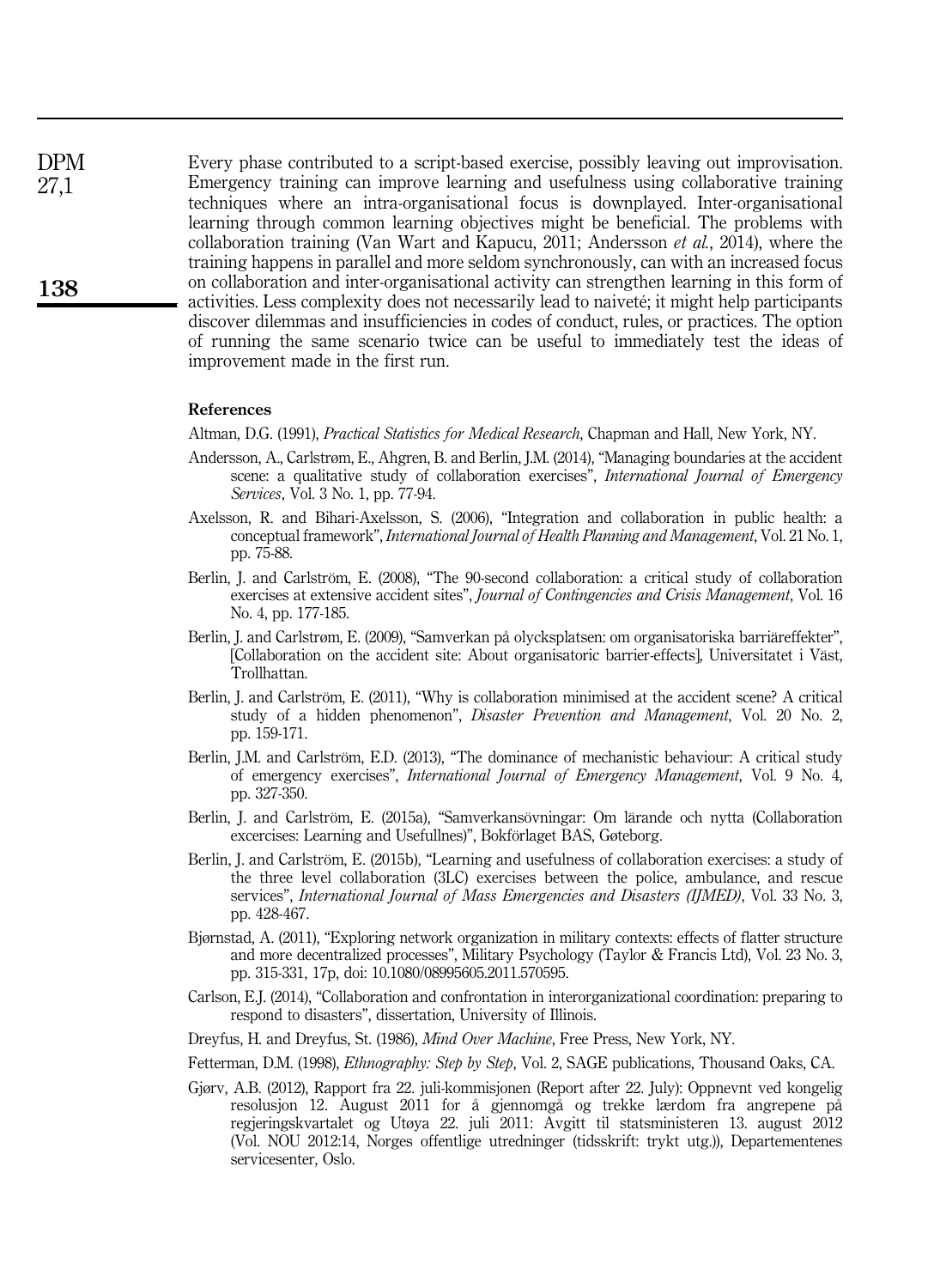Goodlad, J. (1979), *Curriculum Inquiry: The Study of Curriculum Practice*, McGraw-Hill, New York, NY. Maritime crisis

- Jamal, T.B. and Getz, D. (1995), "Collaboration theory and community tourism planning", Annals of Tourism Research, Vol. 22 No. 1, pp. 186-204.
- Joint Rescue Coordination Centers (2017), "Norwegian rescue services are carried out through cooperation between government agencies, voluntary organizations and private companies who have resources appropriate for rescue services", available at: [www.](www.hovedredningssentralen.no/english/) [hovedredningssentralen.no/english/](www.hovedredningssentralen.no/english/)
- Kang, N. (2014), "Towards middle-range theory building in development research: Comparative (historical) institutional analysis of institutional transplantation", *Progress in Development* Studies, Vol. 14 No. 3, pp. 221-235, available at:<http://doi:10.1177/1464993414521338>
- Kim, H. (2013), "Improving simulation exercises in Korea for disaster preparedness", *Disaster* Prevention and Management, Vol. 22 No. 1, pp. 38-47, doi: 10.1108/09653561311301961.
- Kristiansen, E., Sorensen, J.L., Carlström, E. and Magnussen, L.I. (2017), "Time to rethink Norwegian maritime collaboration exercises", *International Journal of Emergency Services*, Vol. 6 No. 1, pp. 14-28.
- Martinussen, B. (2013), "Internal security and preparedness in norway: analysis from different cultural perspectives [Norsk samfunnssikkerhet og beredskapsarbeid – analyser fra ulike kulturperspektiver]", *Nordic Organization Studies*, Vol. 3 No. 15, pp. 65-89.
- Merton, R. (1949), Social Theory and Social Structure, Simon and Schuster, New York, NY.
- Mills, C. (1959), The Sociological Imagination, Oxford University Press, New York, NY.
- Murphy, M., Arenas, D. and Batista, J. (2015), "Value creation in cross-sector collaborations: the roles of experience and alignment", Journal of Business Ethics, Vol. 130 No. 1, pp. 145-162, doi: 10.1007/ s10551-014-2204-x.
- Nemeth, C., Wears, R., Patel, S., Rosen, G. and Cook, R. (2011), "Resilience is not control: Healthcare, crisis management, and ICT", Cognition, Technology & Work, Vol. 13 No. 3, pp. 189-202.
- Paton, D., Johnston, D. and Houghton, B.F. (1998), "Organisational response to a volcanic eruption", Disaster Prevention and Management, Vol. 7 No. 1, pp. 5-13.
- Prytz, E.G., Rybing, J., Carlström, E., Khorram-Manesh, A. and Jonson, C.-O. (2015), "Exploring prehospital C2-work during a mass gathering event", International Journal of Emergency Services, Vol. 4 No. 2, pp. 227-241.
- Regjeringen (Norwegian Government) (2017), "Hovedprinsipper i beredskapsarbeidet", Om regjeringens og departementenes beredskapsarbeid og krisehåndtering (Main principles in emergency work. About the Goverment and Ministeries emergency work), Policy statement, Oslo, available at: [www.regjeringen.no/no/tema/samfunnssikkerhet-og-beredskap/innsikt/](www.regjeringen.no/no/tema/samfunnssikkerhet-og-beredskap/innsikt/hovedprinsipper-i-beredskapsarbeidet/id2339996/) [hovedprinsipper-i-beredskapsarbeidet/id2339996/](www.regjeringen.no/no/tema/samfunnssikkerhet-og-beredskap/innsikt/hovedprinsipper-i-beredskapsarbeidet/id2339996/) (accessed 30 September 2017).
- Scholtens, A. (2008), "Controlled collaboration in disaster and crisis management in the Netherlands: history and practice of an overestimated and underestimated concept", Journal of Contingency and Management, Vol. 16 No. 4, pp. 195-207.
- Steiro, T. and Torgersen, G.E. (2013), "The terms of interaction and concurrent learning in the definition of integrated operations", in Hepsø, I. and Hepsø, V. (Eds), *Integrated Operations in the* Oil and Gas Industry: Sustainability and Capability Development, IGI Global, Trondheim, pp. 328-340.
- Torgersen, G.E. (Ed.) (2015), Pedagogikk for det Uforutsette [Pedagogy for the Unforeseen], Fagbokforlaget, Bergen.
- Torgersen, G.E. and Steiro, T. (2009), "Ledelse, samhandling og opplæring i fleksible organisasjoner [leadership, collaboration and training in flexible firms]", Læringsforlaget, Stjørdal.
- Van Wart, M. and Kapucu, N. (2011), "Crisis management competencies", Public Management Review, Vol. 13 No. 4, pp. 489-511.

139